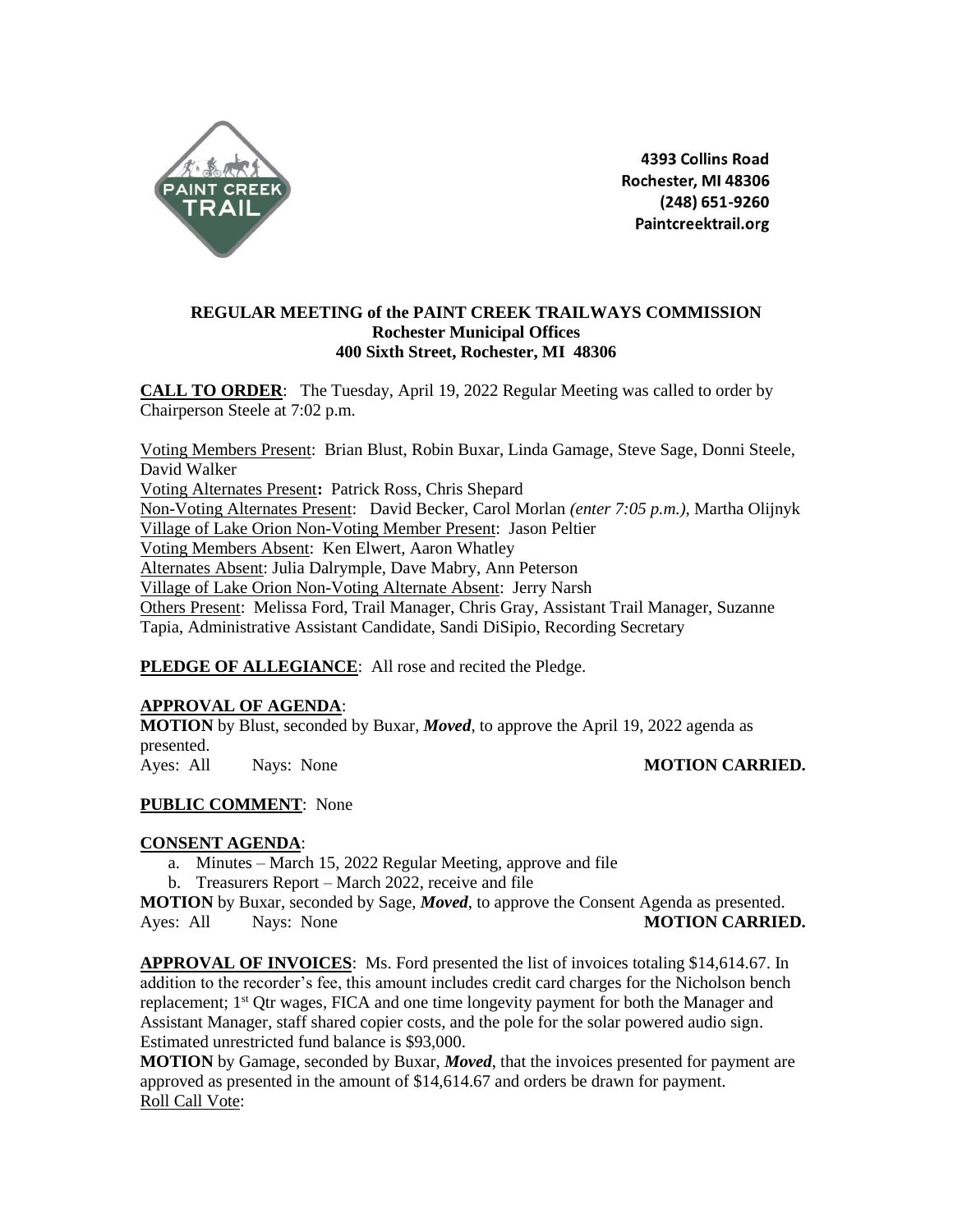Ayes: Blust, Buxar, Gamage, Ross, Sage, Shepard, Steele, Walker Nays: None **MOTION CARRIED. APPROVAL: Resolution #2022-002 – Honoring Chris Gray**:

### **PAINT CREEK TRAILWAYS COMMISSION RESOLUTION HONORING CHRIS GRAY RESOLUTION #2022-002**

**WHEREAS,** Chris Gray began her employment with the Paint Creek Trailways Commission (the "Commission") in 2015; and

**WHEREAS,** Chris has been instrumental for the continued development of the Paint Creek Trail, the outreach of the Trailways Commission, and the advancement of the Paint Creek Trail; and

**WHEREAS,** during her career with the Commission Chris was professional, dedicated, knowledgeable and loyal to the Commission's mission to provide trail users with a natural, scenic, and educational recreation experience while preserving the natural integrity of the Trail for the enjoyment of present and future generations; and

**WHEREAS,** Chris's efforts over her years of service have contributed significantly to the Trail as well as to the Commission's ability to provide exceptional service to the area residents and visitors that enjoy the Trail and her level of commitment to the Paint Creek Trail set a positive example for others to follow; and

**WHEREAS,** Chris's commitment to high work quality and her dedication to the Trail and the Commission has proven to be a great asset to the Commission and to Trail users; and

**WHEREAS,** her commitment to the Trail and the Commission leaves an invaluable legacy for Trail users to enjoy far into the future.

**THEREFORE, BE IT RESOLVED**, that the Paint Creek Trailways Commission, by adoption of this resolution honors Chris Gray for her outstanding quality of work, her commitment to provide a superior Trail for all Trail users, and extends its sincere appreciation for her countless contributions, and the lasting, positive impact she made during her years of dedicated service to the Paint Creek Trailways Commission.

**BE IT FURTHER RESOLVED,** that the Paint Creek Trailways Commission extends to Chris Gray its best wishes for continued success in all her future endeavors.

Chairperson Steele commented Ms. Gray will really be missed, and appreciates the time and effort she has put into the Trail that showed in everything she did, always had a positive attitude, and always something very pleasant and very complimentary to say about everybody, which is always appreciated. Ms. Gray thanked the Commission for all the support they give to the staff, it makes their job easier. She feels lucky to live in a place where green space and parks are a priority and has enjoyed her time with the Trail staff.

**DISCUSSION/APPROVAL: Oakland County Sheriff's Office 2022-2024 Law Enforcement Services Agreement with Paint Creek Trailways:** A cover memo and the actual contract are included in the packet. Ms. Ford explained she received the contract last week and there was a substantial increase in the rate for the mounted patrol. The explanation was that we were locked into a three year contract and there have been at least three pay increases during this time to get the mounted deputies up to the same rate as the other deputies were making. She noted that bicycle and mounted patrol are now at the same cost. We may want to increase bicycle patrol over mounted patrol now that they are at the same wage. Ms. Ford stated we didn't budget for this increase – we budgeted a 5% increase for the 2022 rates. A decision needs to be made either to decrease the number of patrol hours or amend the budget to increase how much we budgeted for this item for the year to keep the patrol hours at 500. One thing to note however, is that we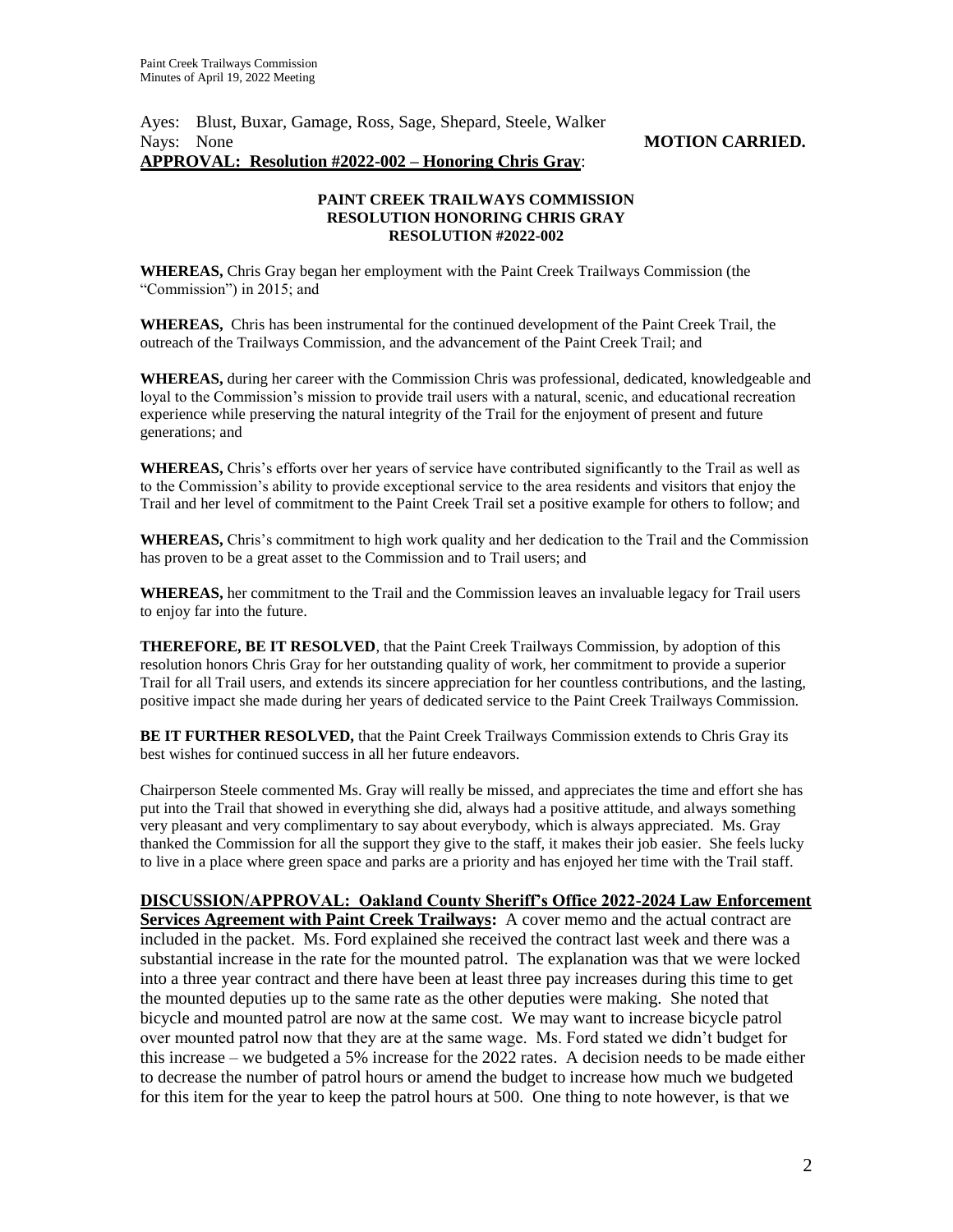received their invoice for October patrol services in January of this year, so we've already spent \$2,100 of the budget this year. Ms. Gamage noted the bike and mounted patrol are now the same rate, and asked if this is the police bike patrol. Ms. Ford said yes, it's not the staff bike patrol individual who is paid much less than the deputies. Ms. Gamage asked if staff knows out of the 500 hours budgeted for mounted patrol, how many hours are actually spent on the trail versus how many hours are spent for transporting and care of the horses. Ms. Ford said she believes we pay for time on the trail, not transporting, but will double check. Mr. Becker is in favor of keeping the mounted patrol on the trail as they are an ambassador for the trail. Even though the bike patrol may be more efficient for enforcement activity, he would prefer keeping the horse patrol. Mr. Becker suggested our attorney review the contract before we sign it as it's quite lengthy, and he prefers not having the Commission sign it without the attorney's review. Ms. Olijnyk pointed out a typo in one of the wage amounts; Ms. Ford is aware of this. Ms. Olijnyk also suggested under 14h we ask for a report of deputy activities while out on the trail. Ms. Ford indicated when Lt. Miles was at a meeting, he said a summary will be provided, but the patrol program is no longer under his department, so she will talk to the new contact supervisor to request these reports as promised. Ms. Olijnyk again suggested putting this requirement into the actual contract language under 14h. Mr. Walker said he went back through the Treasurer's Reports for 2021 and found five checks for mounted patrol totaling \$6253, plus the late bill of \$2100 – we are only in the \$8200 range, but we budgeted closer to \$10,200. Ms. Ford explained the weather dictates how many hours they actually provide during the year. Sometimes they don't use the 500 allotted hours. Mr. Walker asked over the past few years, did we get close to 500 hours in one season; are we budgeting too much for this line item? Ms. Ford said we've been close to the 500 hours before the last two years. The last couple years were not typical because of the bridge project and then COVID hit. Mr. Walker agreed we need the mounted patrol as it's welcomed on the trail and feels we should find ways to find the revenue. He feels the licensing agreements more than offset the additional \$3,000, or we could pass it off to the municipalities next year. Ms. Ford said she will definitely increase the members' share next year based on the new patrol rates. Ms. Steele said we have a choice to continue with the 500 patrol hours and adjust the budget using the fund balance for this year, or do we want to limit the amount of hours in the contract and be within budget. We should also find out if we can add the language about summary reports to the contract and have the attorney review the contract. Chairperson Steele took a straw vote as to who wants increase the budget for mounted patrol versus reducing the amount of patrol hours to stay within budget – the vote was tied at 4 each for the options. To stay within budget, the hours would have to be cut by 134. Mr. Blust asked if we go with the reduced number of hours, can we modify the hours later if we get the revenue as it's a three year contract. Ms. Ford stated she talked to Lt. Miles and explained we did not budget for this increase and would ask the Commission what they wanted to do, and he was fine with either option. Ms. Buxar agrees with having the mounted patrol as Oakland Township residents appreciate them and she likes that the new reporting structure for the deputies is the Township's old lieutenant from their substation; she knows him well so the Township has a connection. Ms. Gamage mentioned we've asked for the reports several times, and asked if we could request a summary for last year. Ms. Ford said we received one report, but it wasn't very detailed. Lt. Miles did promise more detailed information going forward, but patrol is now under a different department. Ms. Gamage would also like to see what hours the patrol spends on the trail; is it weekends, weekdays, when the trail is crowded, etc. Mr. Becker remembers we once asked a patrol representative at one of our meetings, and the response was they patrol at random times so users won't know when they will be out. Mr. Sage if we want to split this in half, we could increase the budget from \$9,730 to \$11,520 and we would lose 67 hours. Mr. Walker commented if this does become a pass through on next year's budget, and we can afford the \$3000 we're short on this year's budget – we were short on 2021's budget, so that money is in the fund balance. Chairperson Steele suggested a two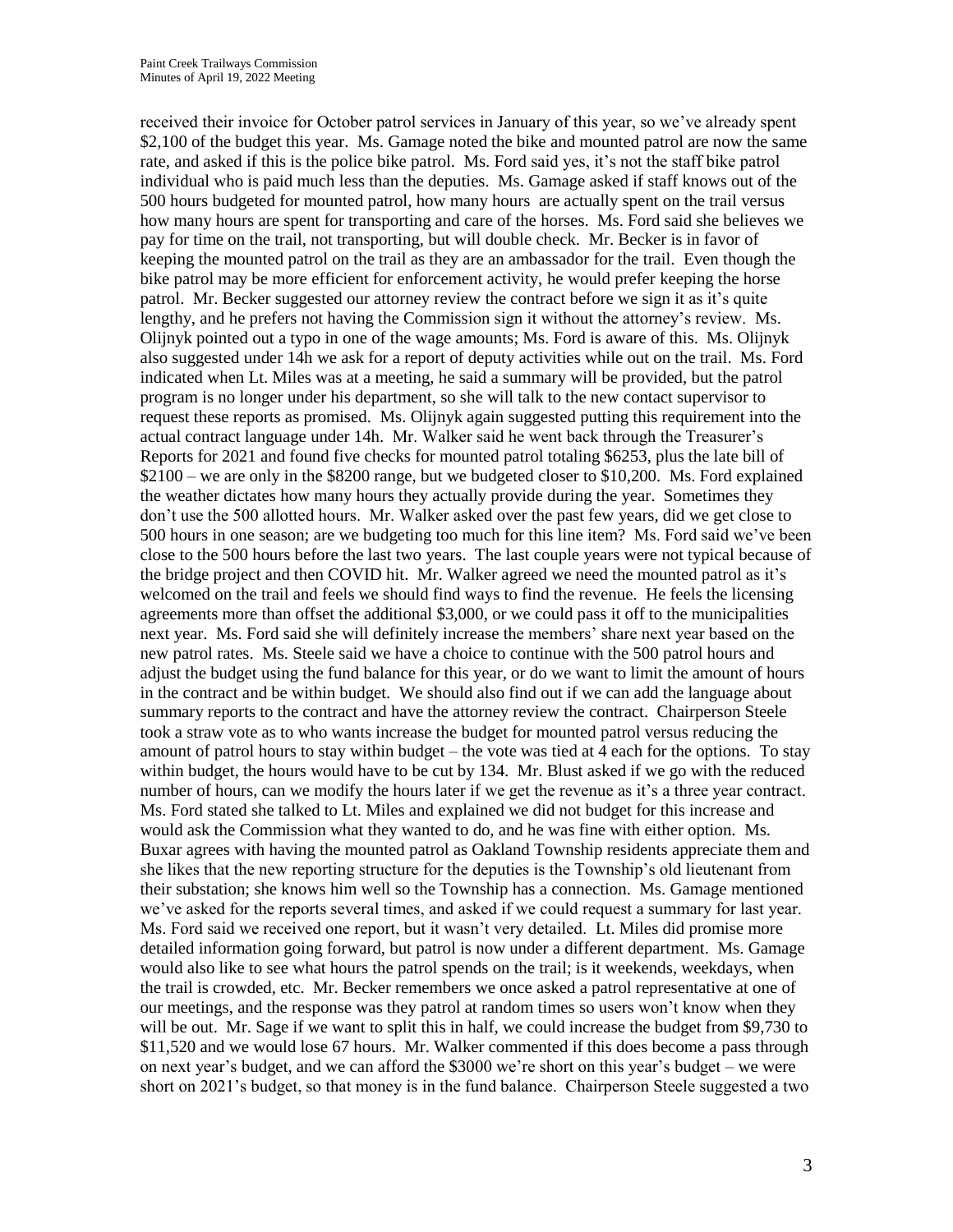part motion, one for attorney review and one for the hours.

**MOTION** by Buxar, seconded by Gamage, *Moved*, to have the attorney review the Oakland County Sheriff's Mounted Patrol Contract as presented, and add additional language to paragraph 14h requesting a quarterly summary of activity reports. Roll Call Vote:

Ayes: Blust, Buxar, Gamage, Ross, Sage, Shepard, Steele, Walker Nays: None **MOTION CARRIED.**

The discussion then turned to the budget issue. Chairperson Steele indicated the straw vote was a tie as to whether to adjust the budget or hours. Mr. Blust asked if we go with the full 500 hours and they haven't traditionally spent all the hours, who gets to decide how much we under allocate – is it our call or their call. If we allocate at 500 hours, can we reach back out and pull it back to 400 hours. Ms. Ford said the contract indicates up to 500 hours, it doesn't say they have to meet 500 hours – we've basically said don't exceed 500 hours. Mr. Blust asked if we have a discretion to say it's up to 500, but next year we say 400 hours. Ms. Ford did tell them we might be reducing the hours because of the budget issue, and will ask if we can reduce the hours next year. Ms. Buxar said the Sheriff's Office is pretty workable with them. Mr. Becker suggested asking the attorney to add a clause saying we would sign on for 400 hours, but have the right to reopen to go to 500. He feels once we sign a contract for 500 hours, they wouldn't be happy about reducing the hours, but if we have a clause where we go into it with 400 hours and we see if we have the money where we need more hours, we can reopen it because of the clause if the Sheriff's Office would accept that. Mr. Walker said if we're talking hours, we need to distinguish between regular and overtime hours as it's very different. Mr. Blust indicated the contract calls out for regular rates, the attorney should check this out. Ms. Steele asked when the contract has to be signed. Ms. Ford responded they are probably expecting it this week as we start patrol in May. Ms. Steele asked if we can get our questions answered – are the hours adjustable, only regular time, add the clause about the report and have the attorney review it. If everyone is OK with that, Ms. Steele can sign it before the next meeting, but we need to adjust the budget. **MOTION** by Buxar, seconded by Blust, *Moved*, to adjust the budget for the mounted patrol not to exceed 500 hours at a cost of \$13, 310.

Discussion: Ms. Steele said another thought is to reduce the number of hours and that was the reason we said put 400 hours into the contract and we could still do a hybrid of adjusting the hours, but remain within budget. Ms. Gamage is not sure the money was moved back into the general fund as we do some shifting throughout the year. Ms. Ford agreed, money was moved to the fund balance but she's not sure of the amount. We did make some budget adjustments last year because the rent was higher and some other things. Ms. Buxar added if the Sheriff's Office really wanted to take it to us, they would have had forces out for the 500 hours but they didn't do that, and they are down on manpower. Ms. Buxar asked where we are at, do we want to go to the attorney first, but the Chairperson would not have an opportunity to sign before the next meeting. Ms. Steele said if we agree to do up to 400 hours, then we wouldn't be adjusting the budget and she would be able to sign. Ms. Buxar asked if we want to get the questions answered and come back. Ms. Buxar then withdrew her motion. Mr. Becker said this is a three year contract, and if we say 400 hours for this year, are we held to 400 hours for the next two years, or do we ask for an increase from the municipalities - do we have to make a decision tonight. Mr. Walker said if they agree to the suggested clause about increasing the hours to 500 next year, that would take care of the issue. Ms. Olijnyk feels we need to see what the contract says because we're suggesting adding language, and we need to see it before it's signed – we can probably wait until next month. Chairperson Steele indicated this issue will be brought back for discussion next month after the questions are answered and we receive the attorney's input. Ms. Ford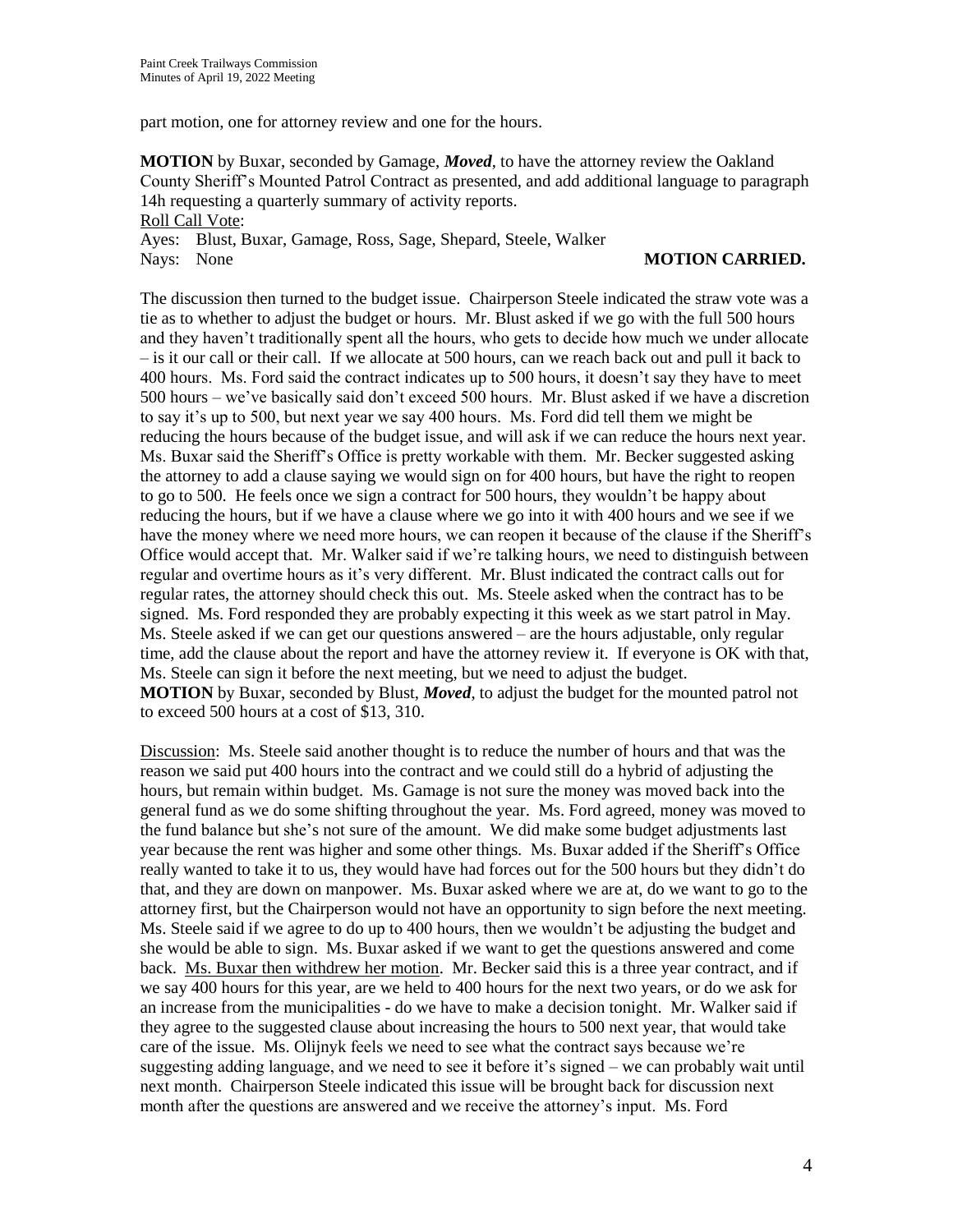summarized the information needed – the attorney reviews the contract, add the language, and she will talk to the Sheriff's Office about the changing the hours to 400 this year and 500 for the next two years at regular rates, and if we can hybrid between bicycle and mounted patrol at any time. Ms. Ford will also ask about the language suggested under item 14h.

**UPDATE: Tour de Trail**: Mr. Peltier updated the Commission on this event. Tickets are available on Eventbrite, and he's posted and shared information on the Oat Soda and Friends Facebook pages; if anyone can grab this and share it, that would be great. He's had posters made to distribute; a copy was included in the packet. There is a sponsorship grid; he's looking for additional sponsors, and explained the different levels. Meetings are held regularly at Oat Soda if anyone would like to attend. They are usually in the mornings and coffee is provided. He will start asking businesses this week to participate in the passport program. Food trucks have been scheduled for the event. A meeting has been set up between Mr. Carrio and the Rochester DDA. Tickets are \$10 and t-shirts are available for purchase. Ms. Buxar indicated this information will be included in Oakland Township's newsletter for all residents. Mr. Peltier has reached out to the Orion Chamber to get them involved, and the Polly Ann Trail will be involved as well. There is a limit of 400 tickets for the event, but anyone can attend the Expo. There will be donation jars, 50/50 tickets and a portion of food and beverages will be revenue. Volunteers are needed, and a sign-up sheet will be posted. Discussion then turned to PCTC promotional items. The stickers cost .72 each and the bike bells \$1.83 each. There are 29 bike bells available. Chairperson Steele asked if the Commission wants to provide a giveaway. Ms. Ford explained the question was whether we wanted to sell them as single items or as a combo, and what the price would be as a fundraiser. It was suggested a bell and sticker could be sold for \$5.00, the stickers for \$3.00; many stickers are left, but only 29 bells. To order new bells, the cost would be \$1.52 each, at a minimum order of 500; nothing is budgeted this year. Ms. Ford suggested selling what we have and revisit the issue before the Labor Day Bridge Walk. The Commission thanked Mr. Peltier for all his ideas and work on this event. Mr. Peltier commented this is a lot of work, but it's laying the groundwork for future events, especially if we're talking about a fall event bike ride out of Rochester.

**DISCUSSION: Memorial Donation Program Policy**: A memo was included in the packet, as well as the policy on Bench Donations, and information from the Polly Ann Trail about Protocol for Structure Placement on their trail. Ms. Ford said other ideas for the trail could be the Little Libraries and the brick pavers. One of the reasons we're looking at this is because we have so many people on the list waiting to get a bench and we want to give them an opportunity to maybe choose an alternate item. If they want to stay on the bench list, that's fine too. If we decide to do this, it needs to be put in the policy and amend the language to accommodate this. A question was asked about how many benches, picnic tables and garbage cans the trail can support. Ms. Ford indicated they would have to go out and start identifying locations for places for these items to go. Personally, she is not a fan of being a trash can sponsor, but likes the idea of picnic tables. We've done a bike rack and little library at the Pollinator Garden. There is a Little Library in every community except for Orion Township; we don't need to add more than that one on the trail. Ms. Ford can see a bike rack at every trailhead parking lot, and the picnic tables would be more site specific – we would have to see if there is space and talk to the communities to see if they were open to it. Bike racks would cost less than a bench, and Ms. Ford has not priced out picnic tables yet, but assumes it would be more. It was suggested that two donors could go in for the picnic table. Mr. Walker is also not in favor of trash cans. Ms. Ford said we currently have trash cans and just spent a lot of money to purchase varmint defiant ones, so we don't need them. Chairperson Steele asked what we want to do – identify what we currently have or change our policy to include additional items. Ms. Gamage stated we need to keep the trail natural and adding more benches or tables really clutters the natural aesthetic of the trail. There is also more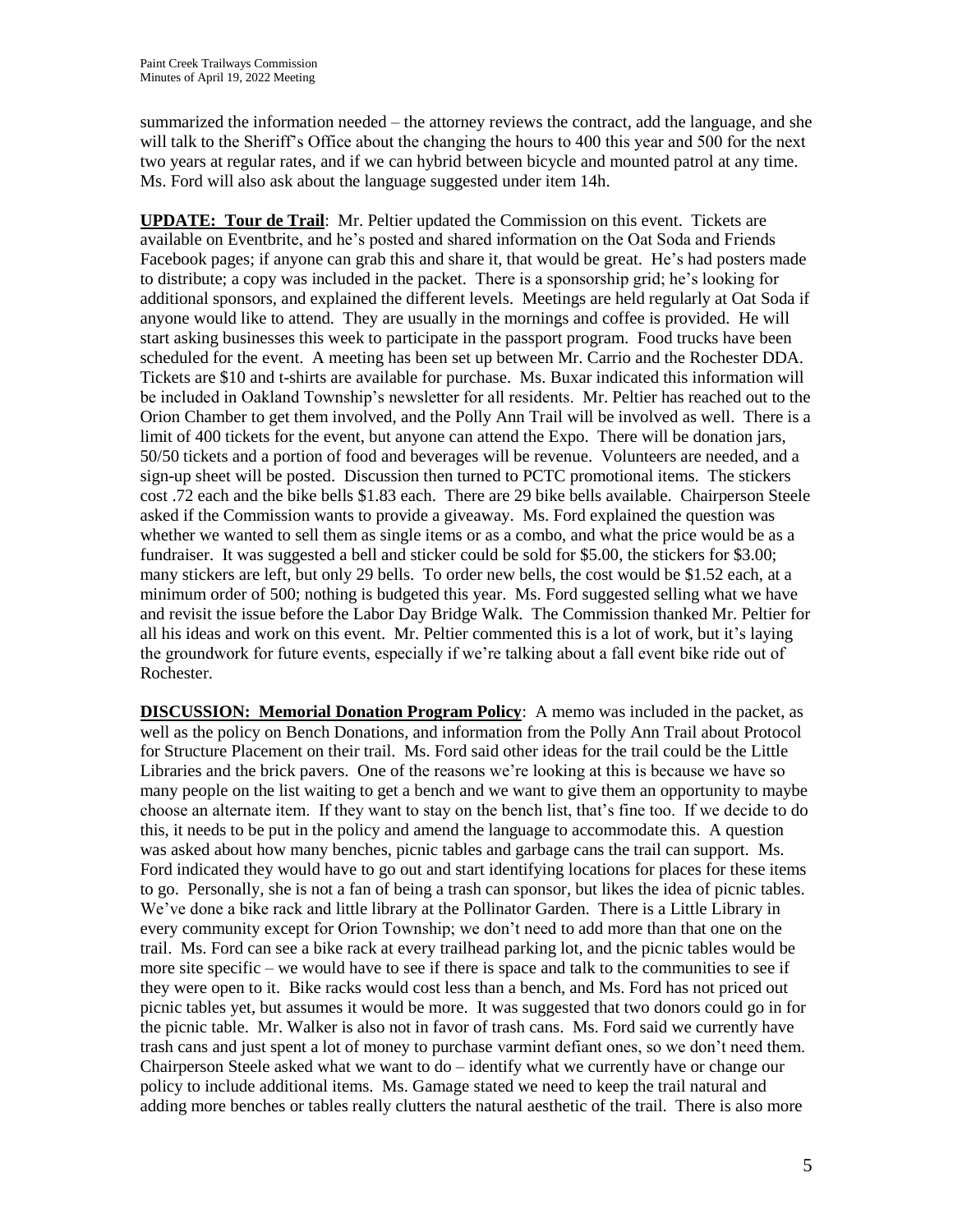cost and maintenance to it. Even though there are 21 people on the waiting list for benches, Ms. Gamage doesn't think that adding more things on the trail is the solution, and wonders if we may have an opportunity with the new bridge that's going in to have a name on each tie on the bridge – something that's not going to add more things to the trail. She's not convinced we have come up with the right solution with additional things. Ms. Steele would like to see a few picnic tables on the trail. Ms. Ford said we would have to pick a model, get a price and find a location where it's not cluttered. Ms. Buxar suggested memorial stones. Ms. Steele noted Ms. Ford identified one additional Little Library and asked where. Ms. Ford said in Orion Township, and one bench will be located at Paint Creek Junction, but there may be an opportunity for a picnic table there also. Potentially a table could be located at Clarkston/Kern. Ms. Steele asked if we could make a recommendation of where these items could be located, and later amend the policy accordingly. In the policy under item #2, Mr. Sage asked if we are still using American Recycling for the plaques. Ms. Ford indicated yes. Mr. Sage said they only offer a 2.5" x 6" or 2.5" x 8" plaque, so both sizes should be offered. Ms. Ford will make this change. Chairperson Steele asked if the Commission was OK with this change – everyone said yes.

**DISCUSSION/APPROVAL: Administrative Assistant Candidate**: Ms. Ford introduced Ms. Suzanne Tapia, who's going to be taking Ms. Gray's role. She interviewed four candidates, and the Personnel Committee interviewed the final two. Ms. Tapia has a long history of Administrative Assistant and Customer Service experience, having worked at Cranbrook Schools for a long period of time and is a trail user. She is excited to have her on board and will overlap with Ms. Gray for a bit to show her the ropes. Each Commissioner then introduced themselves, indicating what community they represent. Ms. Tapia said she's very excited and happy to be working with everyone. Chairperson Steele added the Commission made their decision in a systematic, fast fashion as they wanted the overlap with Ms. Gray. There were 15 applicants it was narrowed down to two after Ms. Ford's four interviews. The Personnel Committee's decision was unanimous, and Ms. Ford offered Ms. Tapia the position based on their discussion after the interviews. Ms. Steele asked for a motion to approve Ms. Tapia as the Administrative Assistant.

**MOTION** by Buxar, seconded by Walker, *Moved*, to approve Suzanne Tapia for the Administrative Assistant position at 12 hours a week.

Roll Call Vote:

Ayes: Blust, Buxar, Gamage, Ross, Sage, Shepard, Steele, Walker Nays: None **MOTION CARRIED.** 

**MANAGER'S REPORT**: In addition to the written report, Ms. Ford indicated Ms. Gamage attended the Friends meeting on April  $14<sup>th</sup>$  to get information for the new committee that was formed. Ms. Gamage said they were going to meet before today's meeting, but did not and will schedule a time that will work. She reported that some of Mr. Carrio's concerns may be handled within the Friends Group, so some of his questions were answered. They will be working toward meeting again and will have more information at the next meeting. Ms. Ford said she's beginning to receive complaints about the condition of the trail – her response is that we have to wait until it's above freezing to grade. She would like to get a commitment from the communities as to a date when the grading can be completed – last year was May  $15<sup>th</sup>$ . It was agreed grading would be done by May  $15<sup>th</sup>$ . Congratulations to the City of Rochester for receiving the \$25,000 grant from Oakland County for the Bridge 31.7 bridge design engineering. We are still waiting to hear from the Community Foundation on their grant to be awarded the end of April. Trail staff will be submitting two applications for projects through Rep. Slotkin's office – engineering of Bridge 31.7 in Rochester (in case we aren't awarded the other grant) and development of the Southeast Rochester property. Ms. Ford is still working on the final paperwork for the Bridge 33.7 MNRTF grant; once approved, the Commission will receive the final reimbursement of \$30,000. Ms.